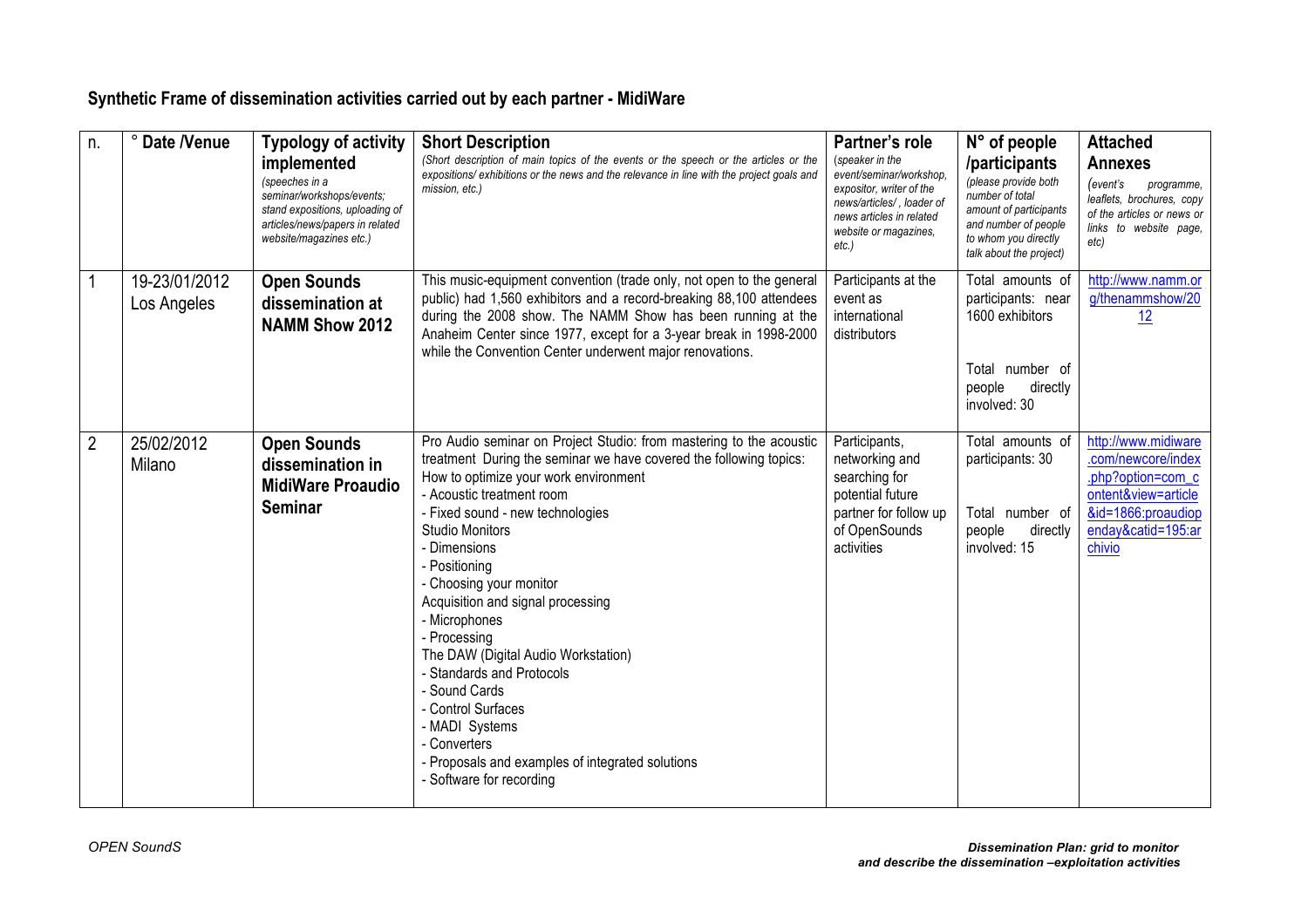| 3 | 12-15/03/2012<br>Frankfurt | <b>Open Sounds</b><br>dissemination at<br>Musikmesse 2012                                             | The Musikmesse in Frankfurt am Main is the leading international<br>trade fair for musical instruments, music software & computer<br>hardware, sheet music and accessories and has been the foremost<br>meeting place for the musical-instrument industry for over 25 years.<br>On the four days of the fair, manufacturers, dealers, professional,<br>semi-professional and amateur musicians gather in Frankfurt am Main<br>every spring to discover and discuss the latest products. With 1,603<br>exhibitors from 48 countries, Musikmesse 2007 set a new record.<br>Totalling 78,527, the number of visitors also broke all previous<br>records with an increase of 6.8 percent over the previous year! | Participants at the<br>event<br>as<br>international<br>distributors | Total amounts of<br>participants: near<br>1600 exhibitors<br>Total number of<br>directly<br>people<br>involved: 30 | http://musik.messefr<br>ankfurt.com/                                                                                                                |
|---|----------------------------|-------------------------------------------------------------------------------------------------------|--------------------------------------------------------------------------------------------------------------------------------------------------------------------------------------------------------------------------------------------------------------------------------------------------------------------------------------------------------------------------------------------------------------------------------------------------------------------------------------------------------------------------------------------------------------------------------------------------------------------------------------------------------------------------------------------------------------|---------------------------------------------------------------------|--------------------------------------------------------------------------------------------------------------------|-----------------------------------------------------------------------------------------------------------------------------------------------------|
| 4 | 20/03/2012<br>Rome         | <b>Open Sounds</b><br>dissemination at<br>seminar 'La<br>didattica per gli<br>ingegneri del<br>suono' | A very important event for all the audio professionals with workshop<br>and seminar at the school Fonderie Sonore.                                                                                                                                                                                                                                                                                                                                                                                                                                                                                                                                                                                           | Participants<br>and<br>networking                                   | Total amounts of<br>participants: 70<br>Total number of<br>directly<br>people<br>involved: 40                      | http://www.fonderie<br>sonore.it/news-e-<br>eventi/13-<br>eventi/149-dibattito-<br>la-didattica-per-gli-<br>ingegneri-del-suono                     |
| 5 | 24/03/2012<br>Rome         | <b>Open Sounds</b><br>dissemination at<br>seminar 'Audio<br>Digitale e Schede<br>Audio'               | A very important event for all the audio professionals with workshop<br>and seminar at the school Fonderie Sonore.                                                                                                                                                                                                                                                                                                                                                                                                                                                                                                                                                                                           | Participants<br>and<br>networking                                   | Total amounts of<br>participants: 70<br>Total number of<br>people<br>directly<br>involved: 40                      | http://www.midiware<br>.com/newcore/index<br>.php?option=com_c<br>ontent&view=article<br>&id=1870:seminario<br>audiodigitale&catid=<br>195:archivio |
| 6 | 21/04/2012<br>Rome         | <b>Open Sounds</b><br>dissemination at<br>Synth Day 3.0                                               | An unique event to discover the world of analog synthesis and of new<br>technologies, instruments and tools for digital music production with<br>one of the top national experts Enrico Cosimi. The seminar has been<br>a link to the Open Sounds project with the demonstration that such<br>powerful instruments and tools can become a concrete and important<br>factor in the present and future music teaching methods.                                                                                                                                                                                                                                                                                 | Participants<br>and<br>networking                                   | Total amounts of<br>participants: 60<br>Total number of<br>people<br>directly<br>involved: 40                      | http://www.midiware<br>.com/newcore/index<br>.php?option=com_c<br>ontent&view=article<br>&id=1967:synthday<br>3&catid=195:archivi<br>$\mathbf{o}$   |
|   | 21/04/2012<br>Turin        | <b>Open Sounds</b><br>dissemination at<br><b>DJ In Progress</b><br>event                              | Top artists and producers share their secrets at The DJ in Progress<br>fair, a full day of creative clinics and interactive classes for computer<br>musicians. Don't miss out on this opportunity to get the inside track on<br>advanced production techniques, song writing, mixing methods and<br>more.                                                                                                                                                                                                                                                                                                                                                                                                    | Participants<br>and<br>networking<br>and<br>speakers                | Total amounts of<br>participants: 300<br>Total number of<br>people<br>directly                                     | http://www.midiware<br>.com/newcore/index<br>.php?option=com_c<br>ontent&view=article<br>&id=1965:dip&catid<br>$=195$ : archivio                    |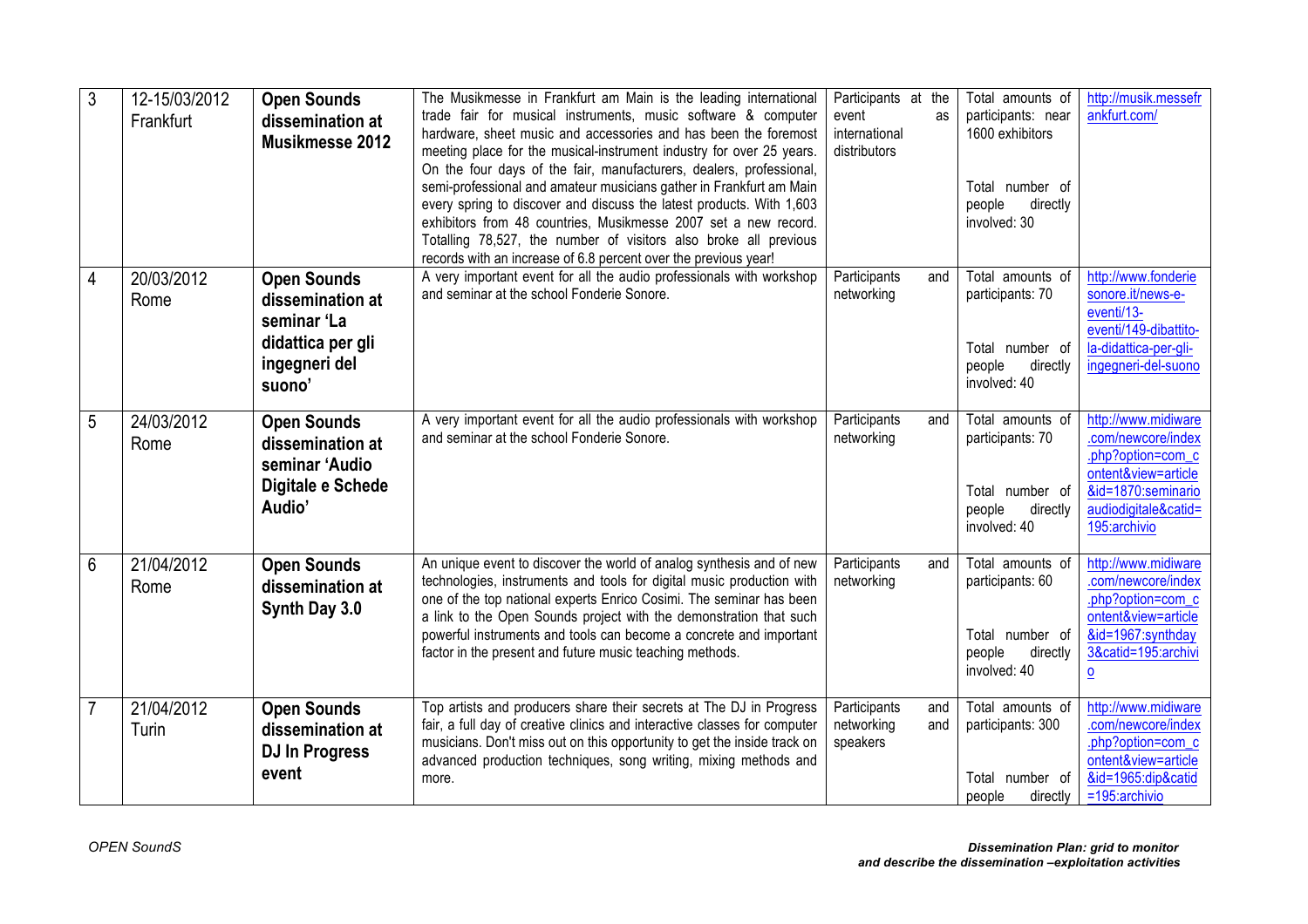|    |                                        |                                                                                                |                                                                                                                                                                                                                                                                                                                                                                                                                                                                                                                                                                                                                                              |                                                      | involved: 40                                                                                  |                                                                                                                                                              |
|----|----------------------------------------|------------------------------------------------------------------------------------------------|----------------------------------------------------------------------------------------------------------------------------------------------------------------------------------------------------------------------------------------------------------------------------------------------------------------------------------------------------------------------------------------------------------------------------------------------------------------------------------------------------------------------------------------------------------------------------------------------------------------------------------------------|------------------------------------------------------|-----------------------------------------------------------------------------------------------|--------------------------------------------------------------------------------------------------------------------------------------------------------------|
| 8  | 4/05/2012 Rome                         | <b>Open Sounds</b><br>dissemination in<br><b>MidiWare Proaudio</b><br>Seminar - Open<br>Day #2 | Pro Audio seminar on Project Studio: from mastering to the acoustic<br>treatment During the seminar we have covered the following topics:<br>How to optimize your work environment<br>- Acoustic treatment room<br>- Fixed sound - new technologies<br><b>Studio Monitors</b><br>- Dimensions<br>- Positioning<br>- Choosing your monitor<br>Acquisition and signal processing<br>- Microphones<br>- Processing<br>The DAW (Digital Audio Workstation)<br>- Standards and Protocols<br>- Sound Cards<br>- Control Surfaces<br>- MADI Systems<br>- Converters<br>- Proposals and examples of integrated solutions<br>- Software for recording | Participants,<br>networking and<br>speakers          | Total amounts of<br>participants: 40<br>Total number of<br>directly<br>people<br>involved: 20 | http://www.midiware<br>.com/newcore/index<br>.php?option=com c<br>ontent&view=article<br>&id=1963:proaudiop<br>enday2&catid=195:<br>archivio                 |
| 9  | 28/05/2012<br><b>Naples</b>            | <b>Open Sounds</b><br>dissemination at<br>Synth Day 4.0                                        | An unique event to discover the world of analog synthesis and of new<br>technologies, instruments and tools for digital music production with<br>one of the top national experts Enrico Cosimi. The seminar has been<br>a link to the Open Sounds project with the demonstration that such<br>powerful instruments and tools can become a concrete and important<br>factor in the present and future music teaching methods.                                                                                                                                                                                                                 | Participants<br>and<br>networking                    | Total amounts of<br>participants: 60<br>Total number of<br>people<br>directly<br>involved: 40 | http://www.midiware<br>.com/newcore/index<br>.php?option=com_c<br>ontent&view=article<br>&id=1980:synthday<br>4&catid=195:archivi<br>$\overline{\mathsf{o}}$ |
| 10 | 7/05/2012<br>Pomigliano<br>d'Arco (NA) | <b>Open Sounds</b><br>dissemination at<br><b>Open Week</b><br>seminar                          | Pro Audio seminar on Project Studio: from mastering to the acoustic<br>treatment.                                                                                                                                                                                                                                                                                                                                                                                                                                                                                                                                                            | Participants<br>and<br>networking<br>and<br>speakers | Total amounts of<br>participants: 40<br>Total number of<br>directly<br>people<br>involved: 20 | http://www.midiware<br>.com/newcore/index<br>.php?option=com_c<br>ontent&view=article<br>&id=1976:openwee<br>k&catid=195:archivi<br>$\overline{\mathbf{0}}$  |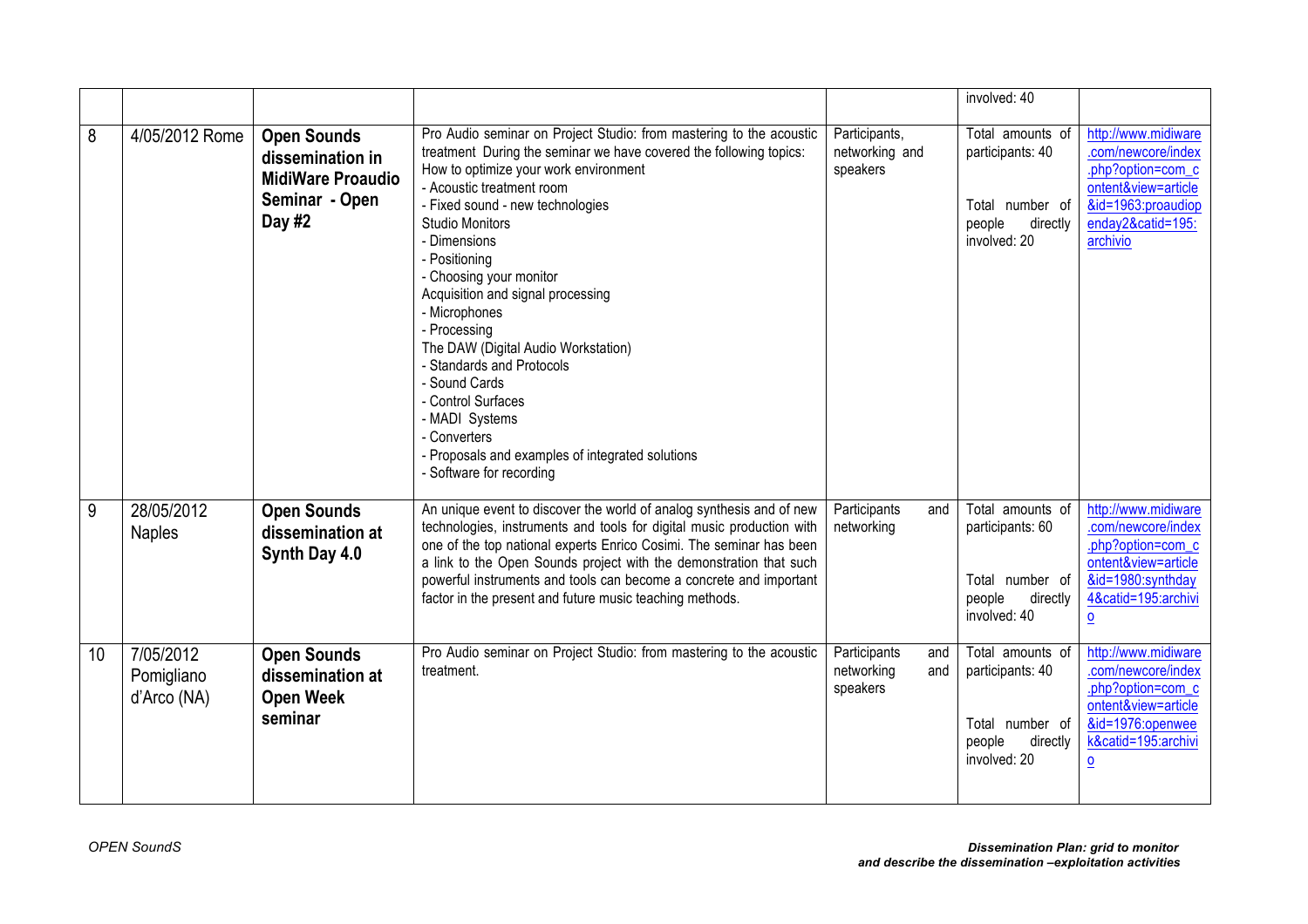| 11 | 13-14/07/2012<br>Rome        | <b>Open Sounds</b><br>dissemination at<br>The DJ Technology                            | Top artists and producers share their secrets at The DJ Technology<br>fair. The Dj Technology space is being set-up inside La Pelanda<br>Cultural Centre as part of the two-day IPM conference. Here, Goody<br>Music offers a unique chance to "test-drive" the latest products from<br>the most prestigious companies. | Participants<br>networking<br>speakers | Total amounts of<br>and<br>participants: 300<br>and<br>Total number of<br>people<br>directly<br>involved: 50 | http://www.midiware<br>.com/newcore/index<br>.php?option=com_c<br>ontent&view=article<br>&id=1972:thedjtech<br>nology&catid=195:a<br>rchivio       |
|----|------------------------------|----------------------------------------------------------------------------------------|-------------------------------------------------------------------------------------------------------------------------------------------------------------------------------------------------------------------------------------------------------------------------------------------------------------------------|----------------------------------------|--------------------------------------------------------------------------------------------------------------|----------------------------------------------------------------------------------------------------------------------------------------------------|
| 12 | 10-12/10/2012<br>Rome/Milan  | <b>Open Sounds</b><br>dissemination at<br><b>SSL Studio</b><br>Workshop                | SSL Studio Workshops bring together like minded individuals to share<br>expertise and offer you a unique opportunity to see and hear the<br>improvements SSL 'big studio' technology can make in your project<br>studio productions.                                                                                    | Participants<br>networking<br>speakers | Total amounts of<br>and<br>and<br>participants: 70<br>Total number of<br>people<br>directly<br>involved: 30  | http://www.midiware<br>.com/newcore/index<br>.php?option=com_c<br>ontent&view=article<br>&id=2086:sslworksh<br>op&catid=195:archi<br>vio           |
| 13 | 20/10/2012<br>Rome           | <b>Open Sounds</b><br>dissemination at<br><b>Digital DJ</b><br>Workshop                | A very important event for all the digital dis with workshop and<br>seminar at the school Fonderie Sonore.                                                                                                                                                                                                              | Participants<br>networking             | Total amounts of<br>and<br>participants: 20<br>Total number of<br>people<br>directly<br>involved: 20         | http://www.midiware<br>.com/newcore/index<br>.php?option=com_c<br>ontent&view=article<br>&id=2334:djworksho<br>p&catid=195:archivi<br>$\mathbf{o}$ |
| 14 | 8/12/2012<br>Anguillara (RM) | <b>Open Sounds</b><br>dissemination at<br><b>Music and Sound</b><br>Fair               | A full day event dedicated to music technologies with performances<br>and demo of top artists and producers (Enrico Cosimi, Eugene,<br>Francesco Bruni, David Giacomini, DJ Swenson, etc.)                                                                                                                              | Participants<br>networking<br>speakers | Total amounts of<br>and<br>participants: 200<br>and<br>Total number of<br>directly<br>people<br>involved: 50 | http://www.midiware<br>.com/newcore/index<br>.php?option=com c<br>ontent&view=article<br>&id=2186:fieramusi<br>ca&catid=195:archiv<br>io           |
| 15 | 15-16/12/2012<br>Rome        | <b>Open Sounds</b><br>dissemination at<br><b>Electronic Music</b><br><b>Conference</b> | A very important 2 days event for all the producers, electronic music<br>artists, performers and digital djs with workshop and seminar at the<br>school Fonderie Sonore.                                                                                                                                                | Participants<br>networking<br>speakers | Total amounts of<br>and<br>participants: 70<br>and<br>Total number of<br>people<br>directly<br>involved: 50  | http://www.fonderie<br>sonore.it/news-e-<br>eventi/12-news/247-<br>1516-dicembre-<br>electronic-music-<br>conference?from=a<br>udiosonica          |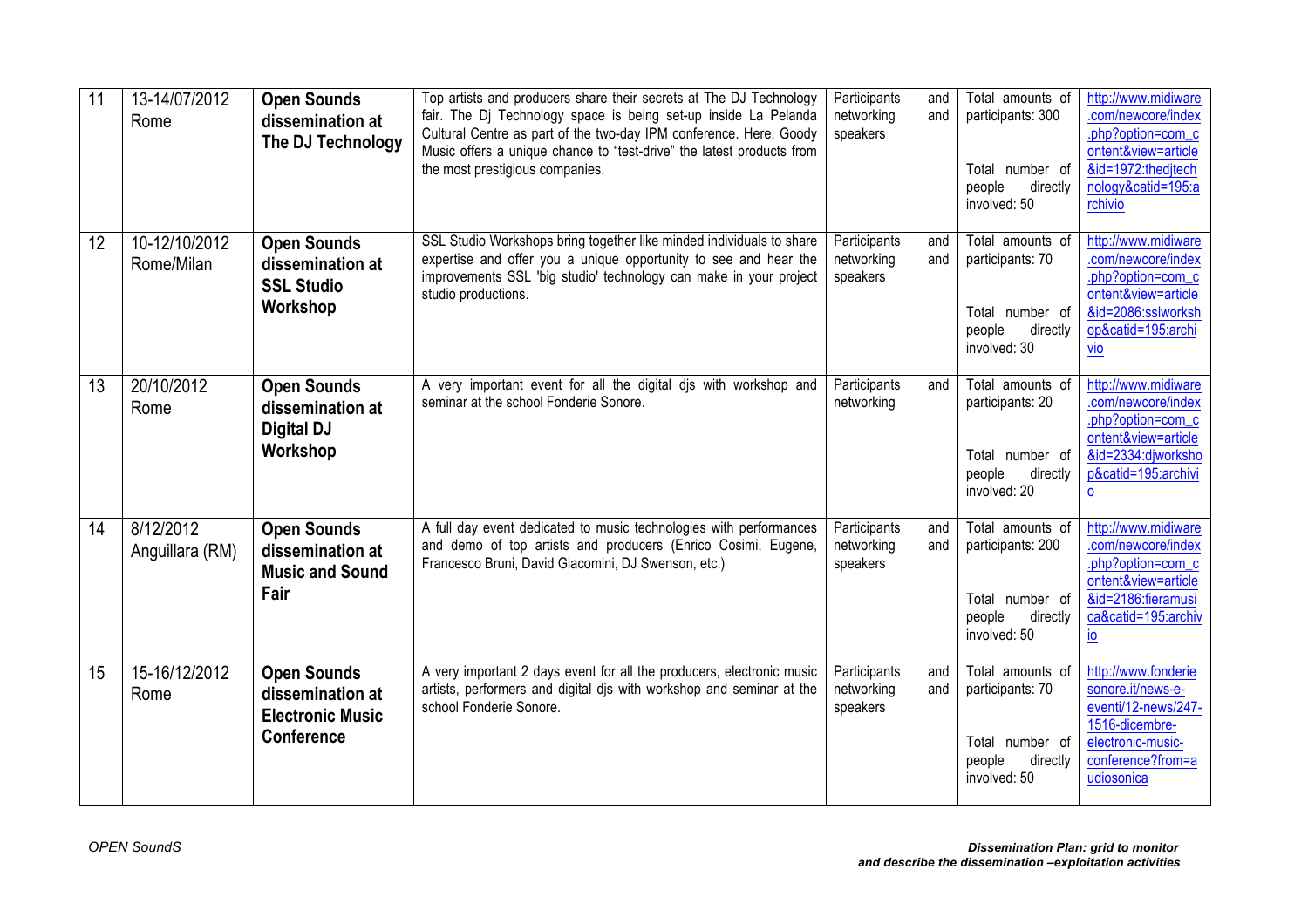| 16 | 24-27/01/2012<br>Los Angeles | <b>Open Sounds</b><br>dissemination at<br><b>NAMM Show 2013</b>                | This music-equipment convention (trade only, not open to the general<br>public) had 1,560 exhibitors and a record-breaking 88,100 attendees<br>during the 2008 show. The NAMM Show has been running at the<br>Anaheim Center since 1977, except for a 3-year break in 1998-2000<br>while the Convention Center underwent major renovations.                                                                                                                                                                                                                                                                                                                                                                  | Participants at the<br>event as<br>international<br>distributors    | Total amounts of<br>participants: near<br>1600 exhibitors<br>Total number of<br>people<br>directly<br>involved: 30 | http://www.namm.or<br>g/thenammshow/20<br>13                                                                                                   |
|----|------------------------------|--------------------------------------------------------------------------------|--------------------------------------------------------------------------------------------------------------------------------------------------------------------------------------------------------------------------------------------------------------------------------------------------------------------------------------------------------------------------------------------------------------------------------------------------------------------------------------------------------------------------------------------------------------------------------------------------------------------------------------------------------------------------------------------------------------|---------------------------------------------------------------------|--------------------------------------------------------------------------------------------------------------------|------------------------------------------------------------------------------------------------------------------------------------------------|
| 17 | 23-24/02/2013<br>Verona      | <b>Open Sounds</b><br>dissemination at<br><b>Keyboard Synth</b><br><b>Expo</b> | A very important 2 days event for all musicians, keyboardist, piano<br>players, electronic music artists, performers with workshop and<br>seminar at the dealer Musical Box in Verona.                                                                                                                                                                                                                                                                                                                                                                                                                                                                                                                       | Participants<br>and<br>networking<br>and<br>speakers                | Total amounts of<br>participants: 70<br>Total number of<br>people<br>directly<br>involved: 50                      | http://www.midiware<br>.com/newcore/index<br>.php?option=com_c<br>ontent&view=article<br>&id=2266:keyboard<br>synthexpo&catid=19<br>5:archivio |
| 18 | 15/03/2013<br>Frosinone      | <b>Open Sounds</b><br>dissemination at<br>DJ Workshop                          | An important event for all the producers, electronic music artists,<br>performers and digital dis with workshop and seminars.                                                                                                                                                                                                                                                                                                                                                                                                                                                                                                                                                                                | Participants<br>and<br>networking<br>and<br>speakers                | Total amounts of<br>participants: 20<br>Total number of<br>people<br>directly<br>involved: 15                      | http://www.midiware<br>.com/newcore/index<br>.php?option=com_c<br>ontent&view=article<br>&id=2263:demodj&c<br>atid=195:archivio                |
| 19 | 10-12/04/2013<br>Frankfurt   | <b>Open Sounds</b><br>dissemination at<br>Musikmesse 2013                      | The Musikmesse in Frankfurt am Main is the leading international<br>trade fair for musical instruments, music software & computer<br>hardware, sheet music and accessories and has been the foremost<br>meeting place for the musical-instrument industry for over 25 years.<br>On the four days of the fair, manufacturers, dealers, professional,<br>semi-professional and amateur musicians gather in Frankfurt am Main<br>every spring to discover and discuss the latest products. With 1,603<br>exhibitors from 48 countries, Musikmesse 2007 set a new record.<br>Totalling 78,527, the number of visitors also broke all previous<br>records with an increase of 6.8 percent over the previous year! | Participants at the<br>event<br>as<br>international<br>distributors | Total amounts of<br>participants: near<br>1600 exhibitors<br>Total number of<br>people<br>directly<br>involved: 30 | http://musik.messefr<br>ankfurt.com/                                                                                                           |
| 20 | 28/05/2012<br>Roma           | <b>Open Sounds</b><br>dissemination at<br>Synth Day 5.0                        | An unique event to discover the world of analog synthesis and of new<br>technologies, instruments and tools for digital music production with<br>one of the top national experts Enrico Cosimi. The seminar has been<br>a link to the Open Sounds project with the demonstration that such<br>powerful instruments and tools can become a concrete and important                                                                                                                                                                                                                                                                                                                                             | Participants<br>and<br>networking                                   | Total amounts of<br>participants: 40<br>Total number of                                                            | http://www.midiware<br>.com/newcore/index<br>.php?option=com_c<br>ontent&view=article<br>&id=2257:synthday                                     |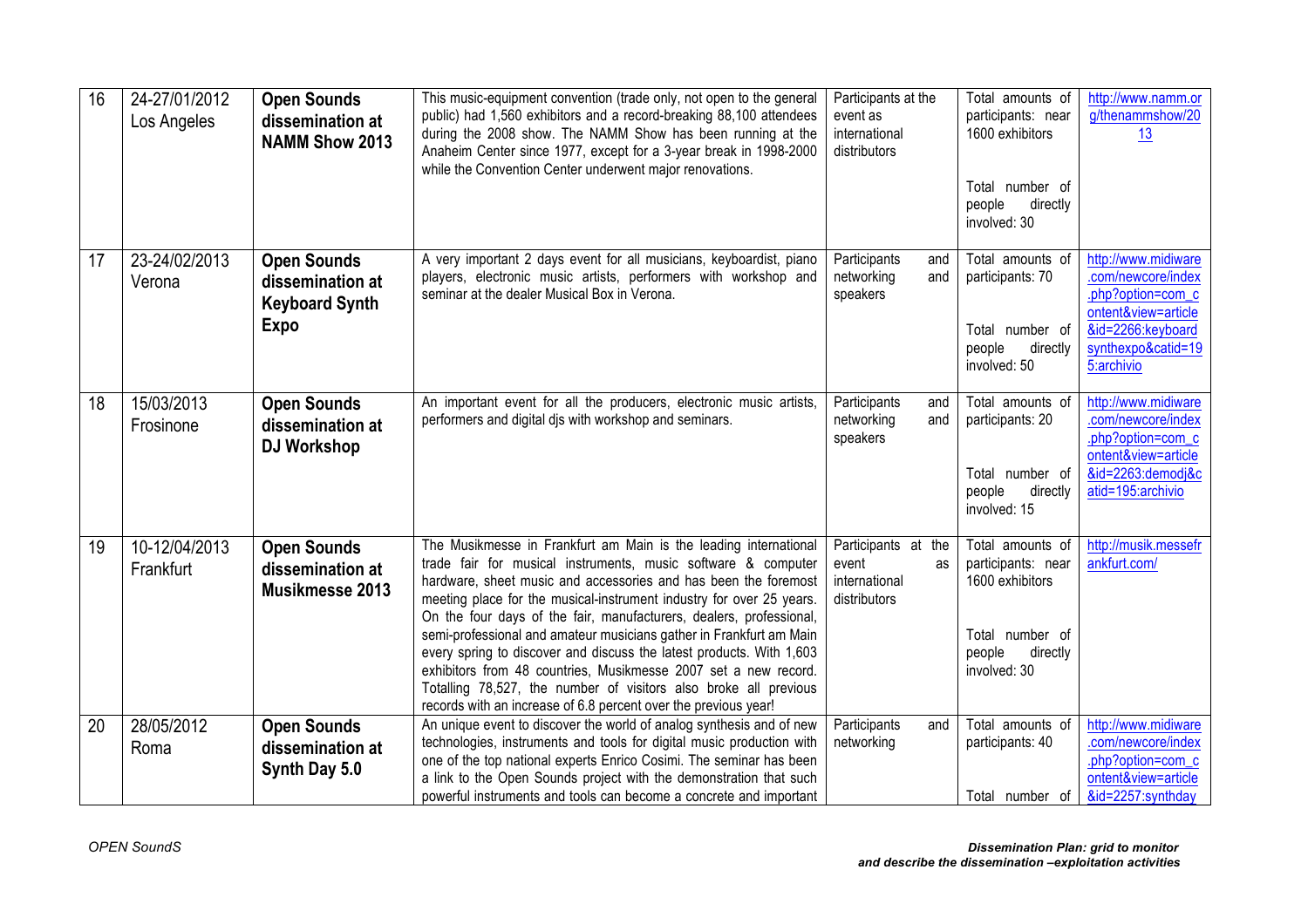|    |                             |                                                                              | factor in the present and future music teaching methods.                                                                                                                                                                                                                                                                                                                                                                                                                                                                                                                                                                                        |                                                      | people<br>directly<br>involved: 30                                                                     | 5&catid=195:archivi<br>0                                                                                                                         |
|----|-----------------------------|------------------------------------------------------------------------------|-------------------------------------------------------------------------------------------------------------------------------------------------------------------------------------------------------------------------------------------------------------------------------------------------------------------------------------------------------------------------------------------------------------------------------------------------------------------------------------------------------------------------------------------------------------------------------------------------------------------------------------------------|------------------------------------------------------|--------------------------------------------------------------------------------------------------------|--------------------------------------------------------------------------------------------------------------------------------------------------|
| 21 | 29/05/2012<br>Siena         | <b>Open Sounds</b><br>dissemination at<br><b>Meet the Knobbers</b>           | "MEET THE KNOBBERS" has been the first synth meeting in<br>Tuscany, Italy. The meeting has been conceived as the first of a serie<br>of musical events regarding synths and the application of electronic<br>music in different enviroments, from interactions between art and<br>music to live performances. The location was the " SOUNDY Musical<br>Center", a recording studio with live hall and various live rooms,<br>settled near Siena, in the beautiful country hills of the Chianti shire.<br>The meeting was a "One day only" event, with an afternoon in "total<br>addiction" tweaking feast and a night of electronic music live. | Participants<br>and<br>networking                    | Total amounts of<br>participants: 50<br>Total number of<br>people<br>directly<br>involved: 30          | http://www.midiware<br>.com/newcore/index<br>.php?option=com_c<br>ontent&view=article<br>&id=2288:mtk&catid<br>=195:archivio                     |
| 22 | 19-21/06/2013<br>Rome/Milan | <b>Open Sounds</b><br>dissemination at<br><b>SSL Studio</b><br>Workshop 2013 | SSL Studio Workshops bring together like minded individuals to share<br>expertise and offer you a unique opportunity to see and hear the<br>improvements SSL 'big studio' technology can make in your project<br>studio productions.                                                                                                                                                                                                                                                                                                                                                                                                            | Participants<br>and<br>networking<br>and<br>speakers | Total amounts of<br>participants: 70<br>Total number of<br>people<br>directly<br>involved: 30          | http://www.midiware<br>.com/newcore/index<br>.php?option=com c<br>ontent&view=article<br>&id=2295:sslworksh<br>op&catid=195:archi<br><b>Vio</b>  |
| 23 | 11-12/07/2013<br>Rome       | <b>Open Sounds</b><br>dissemination at<br>The DJ Technology<br>2013          | Top artists and producers share their secrets at The DJ Technology<br>fair. The Dj Technology space is being set-up inside La Pelanda<br>Cultural Centre as part of the two-day IPM conference. Here, Goody<br>Music offers a unique chance to "test-drive" the latest products from<br>the most prestigious companies.                                                                                                                                                                                                                                                                                                                         | Participants<br>and<br>networking<br>and<br>speakers | Total amounts of<br>participants: 300<br>Total number of<br>directly<br>people<br>involved: 50         | http://www.midiware<br>.com/newcore/index<br>.php?option=com c<br>ontent&view=article<br>&id=2305:thedjtech<br>nology2013&catid=<br>195:archivio |
| 24 | 15/01/2013<br>Rome          | <b>News and</b><br>newsletter about<br>the project                           | News online about the project, post on Facebook and Twitter and<br>dedicated newsletter to 15.000 stakeholders, the database of the<br>partner, 10.000 of which directly involved in the project.                                                                                                                                                                                                                                                                                                                                                                                                                                               |                                                      | Total amounts of<br>participants:<br>15000<br>Total number of<br>people<br>directly<br>involved: 10000 | http://www.midiware<br>.com/newcore/index<br>.php?option=com_c<br>ontent&view=article<br>&id=2332&catid=18<br>8                                  |
| 25 | 15/05/2013<br>Rome          | <b>News and</b><br>newsletter about<br>the project                           | News online about the project, post on Facebook and Twitter and<br>dedicated newsletter to 15.000 stakeholders, the database of the<br>partner, 10.000 of which directly involved in the project.                                                                                                                                                                                                                                                                                                                                                                                                                                               |                                                      | Total amounts of<br>participants:<br>15000                                                             | http://www.midiware<br>.com/newcore/index<br>.php?option=com_c                                                                                   |